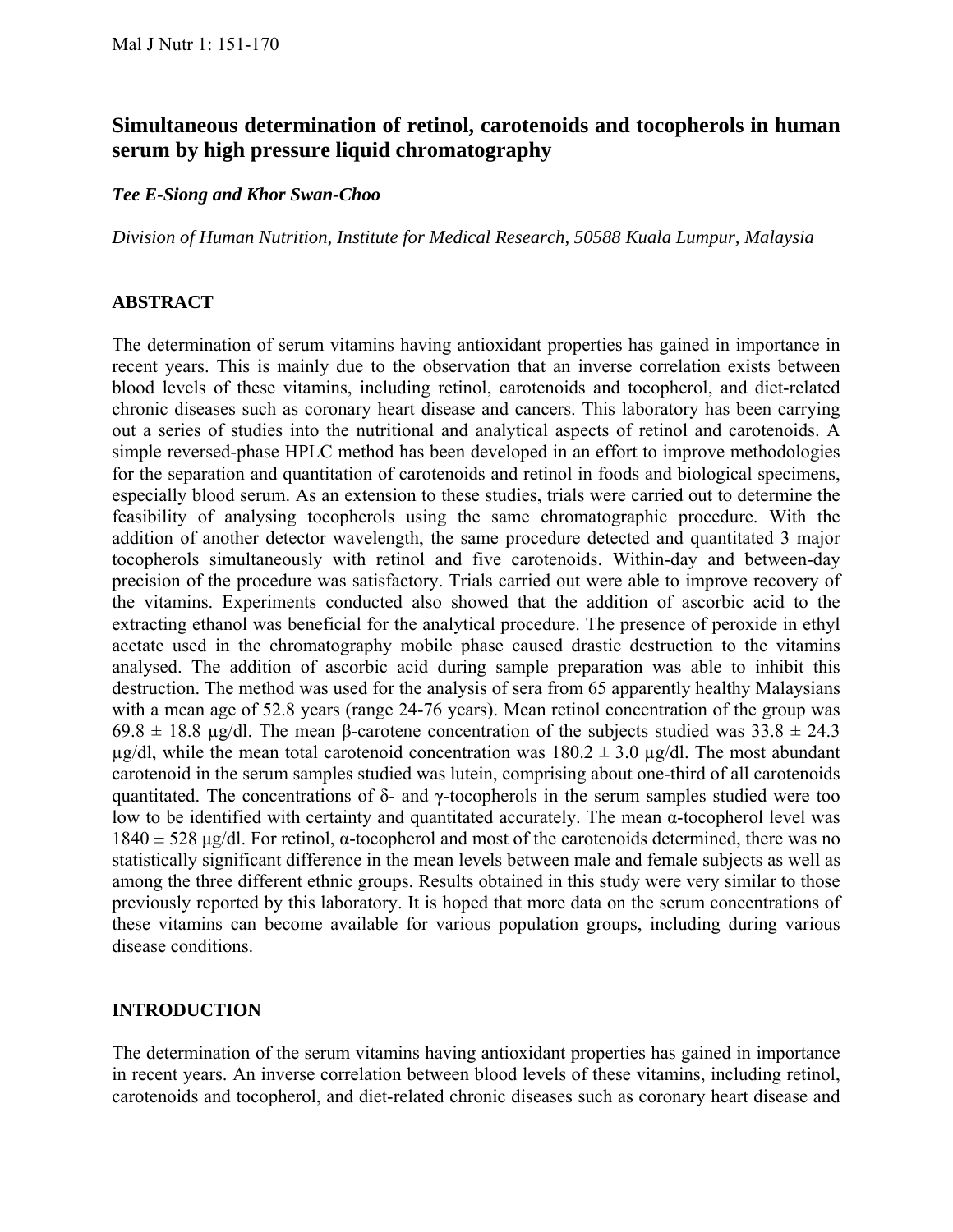cancers have been observed. Many experimental, clinical and epidemiological studies into the possible protective effects of dietary antioxidants in these diseases have been carried out (Tee, 1992).

This laboratory has been carrying out a series of studies into the nutritional and analytical aspects of retinol and carotenoids. A simple reversed-phase HPLC method has been developed in an effort to improve methodologies for the separation and quantitation of carotenoids and retinol in foods and biological specimens, especially blood serum. The method has been used successfully for the analysis of major carotenoids in a variety of fruits and vegetables (Tee  $\&$  Lim, 1991), legumes, tubers and roots (Tee, Goh & Khor, 1995), the simultaneous determination of retinol and several carotenoids in foods of animal origin and processed foods (Tee & Lim, 1992), and human sera (Tee, Lim & Chong, 1994). A study of the biological utilisation of carotenoids in two local vegetables in rats was also conducted (Tee, Lim & Chong, 1995).

As an extension to these studies, trials were carried out to determine the feasibility of analysing tocopherols using the same chromatographic procedure. This paper reports the modifications that were made to enable the simultaneous determination of retinol, several carotenoids and tocopherols using the HPLC method developed, several tests carried out to determine its suitability for use and finally the application of the method to a small sample of human serum.

## **MATERIALS AND METHODS**

## **Solvents and standards**

Analytical-grade solvents were used for sample preparation. Petroleum ether (b.p. 40-60°C) used for sample preparation was re-distilled before use as impurities in the solvent were found to interfere with the retinol peak in the HPLC chromatogram. Solvents for liquid chromatography were of HPLC grade. All solvents for use as the mobile phase in HPLC were filtered through a 0.45-µm nylon membrane filter and degassed using an ultra-sonic bath.

Retinol, α- and β-carotene, lycopene, and  $\alpha$ -, δ-, and γ-tocopherol standards were purchased from Sigma Chemical Company. Cryptoxanthin and lutein were gifts from F. Hoffmann La-Roche, Switzerland. Stock solutions of retinol, tocopherols and lutein were prepared in ethanol and of the other carotenoids in hexane, in concentrations of 100 µg per ml (2-5 mg/ml for tocopherols) and stored in amber bottles below -20ºC. Working solutions of appropriate concentrations of the standards were prepared for use daily. The absorptivities (extinction coefficients) used to calculate the exact concentration of each of the compounds are given in Table 1. Absorbance readings and absorption spectra of all standard solutions were monitored daily.

The preparation of all standard solutions were carried out rapidly, in a room with subdued light and with all windows tinted with a light-protective film. All sample treatment and analytical procedures were also carried out in this room.

### **Samples and sample preparation**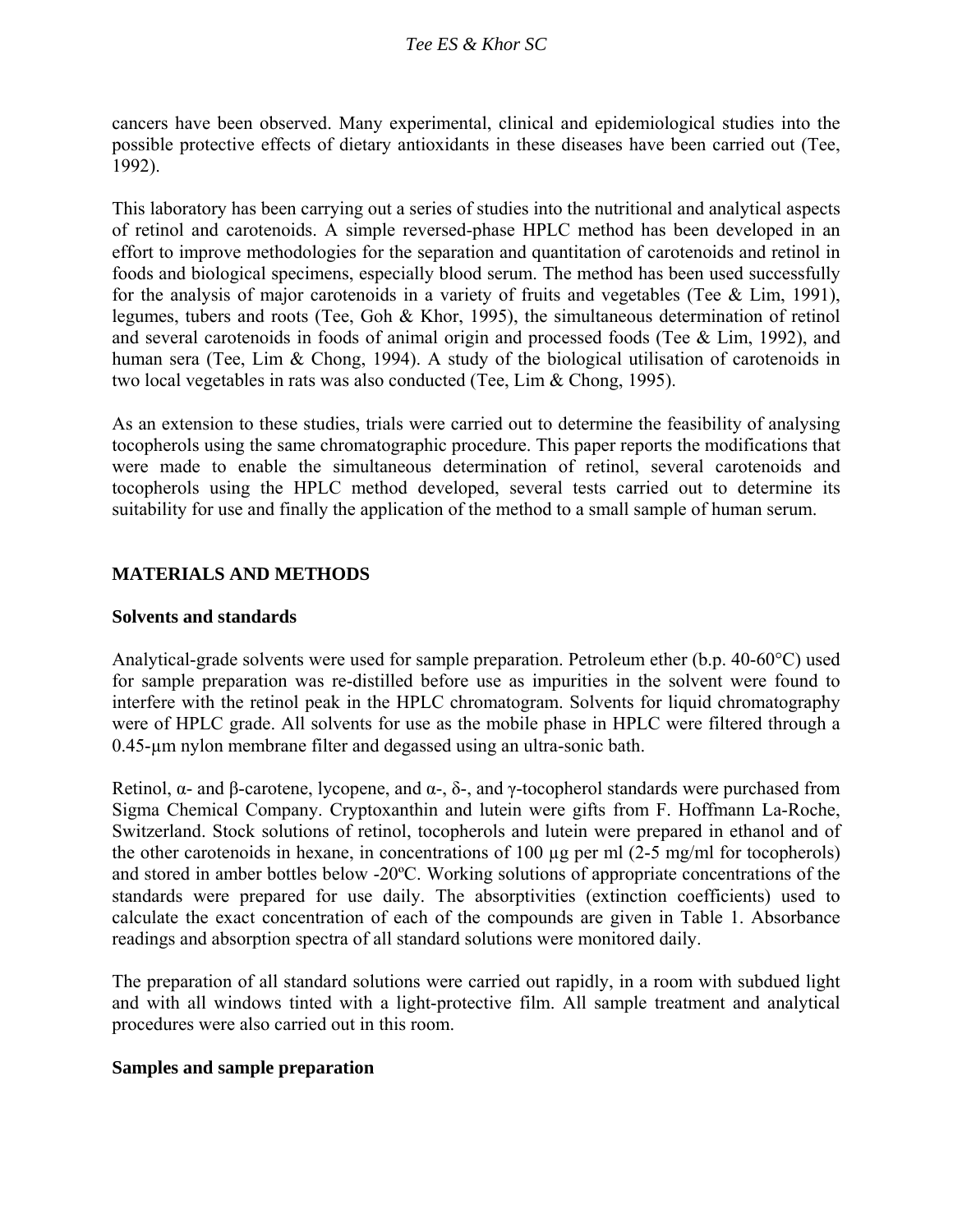## *Reproducibility studies*

Left-over human sera sent to the laboratory for determination of serum lipid profile were pooled for a series of reproducibility studies. Sera that were stored for more than 5 days in the refrigerator were not used.

Aliquots of the pooled sera were processed as follows for the reproducibility study. Into glassstoppered 15-ml centrifuge tubes were added 0.5 ml of serum and an equal volume of ethanol and the contents mixed in a vortex. After the addition of 2 ml of petroleum ether (b.p. 40-60ºC), the tubes were stoppered and shaken vigorously for 2 min. The tubes were centrifuged for 3 min or left to stand for 0.5 hour and 1.5 ml of the top petroleum ether layer pipetted out into graduated centrifuge tubes. The solvent in the tubes were evaporated to a volume of about 0.2 ml in a beaker of water placed over a hot-water bath. The water in the beaker should initially be cold to prevent spurting of the solvent in the tube. Care was taken not to evaporate the solvent totally dry as this can result in losses in carotenoids. Mobile phase was added immediately to the tubes to a volume of 1.5 ml and the tubes stoppered. The solutions were filtered with a 0.45 µm membrane filter before injecting into the HPLC.

| Standard               | Solvent (wavelength<br>maxima, nm) | <b>Extinction Coefficient</b> | Reference                     |
|------------------------|------------------------------------|-------------------------------|-------------------------------|
| Retinol                | ethanol (325)                      | 1570                          | Sigma Chemical Co.            |
| $\alpha$ -Carotene     | hexane $(445)$                     | 2544                          | Sigma Chemical Co.            |
| $\beta$ -Carotene      | hexane $(450)$                     | 2500                          | Sigma Chemical Co.            |
| Lutein                 | ethanol (445)                      | 2550                          | De Ritter & Purcell (1981)    |
| $\beta$ -Cryptoxanthin | hexane $(450)$                     | 2386                          | De Ritter & Purcell (1981)    |
| Lycopene               | benzene (485)                      | 3370                          | De Ritter & Purcell (1981)    |
| $\alpha$ -Tocopherol   | ethanol (292)                      | 75.8                          | Schudel, Mayer & Isler (1972) |
| δ-Tocopherol           | ethanol (298)                      | 87.3                          | Schudel, Mayer & Isler (1972) |
| $\gamma$ -Tocopherol   | ethanol (298)                      | 91.4                          | Schudel, Mayer & Isler (1972) |

**Table 1.** Extinction coefficient of vitamin standards

For within-day reproducibility study, each pool serum was analysed 5 times on the same day. Thirty pool sera were so analysed. Ten pool sera were used for the between-day reproducibility study, each pool being analysed for three consecutive days. On each day, five replicate analyses were carried out.

## *Recovery studies*

For each recovery run, two aliquots of 0.5 ml each of the serum sample were prepared. To the recovery tube was added 20 μl each of retinol, β-carotene and  $\alpha$ -tocopherol standard containing 0.17, 0.19 and 7.57 µg respectively of the vitamins. To both tubes were added an equal volume of ethanol and processed as described above for reproducibility studies.

## *Effect of addition of vitamin C to samples*

A number of left-over human sera were also used for a series of investigations into the effect of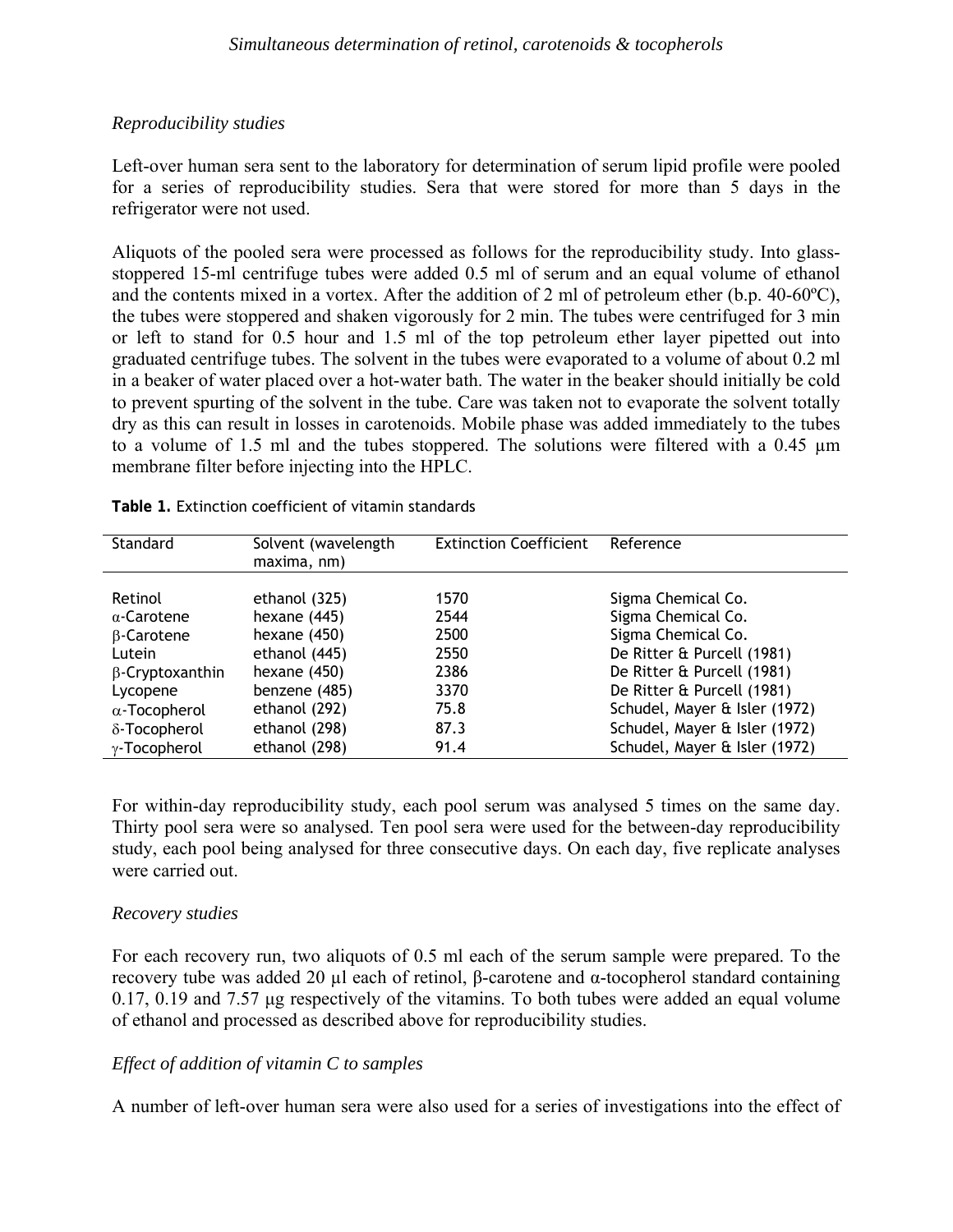addition of ascorbic acid. For each serum sample, two aliquots of 0.5 ml each were prepared. To the first aliquot was added an equal Volume of 95% ethanol containing 0.2% ascorbic acid. For the second aliquot, an equal volume of ethanol with no ascorbic acid was added. Both aliquots were then treated as described above for reproducibility studies.

## *Effect of peroxide on retinol, tocopherol and carotenoids*

The mobile phase for these experiments were specially prepared using ethyl acetate which contained peroxide. To determine the presence of peroxide in the solvent, the potassium iodide (Kl) test was used (Nirenberg, 1985). The procedure consisted of observing colour change 5 min after adding the following and mixing on a vortex: 2.5 ml of water, 250 mg of crystalline KI, 0.5 ml of concentrated hydrochloric acid, and 1.5 ml of the test solvent. The presence of a brownish color indicated the presence of peroxides, the intensity of which depended on the amount of the impurities present. If desired, absorbance of the colour could be measured at 510 nm in a spectrophotometer using a blank solution prepared as above, but with pure ethanol as the organic solvent.

Serum samples used for the experiments were prepared as described in the study on the effect of ascorbic acid. Each serum sample used for the experiment was prepared in duplicate so that one aliquot contained ascorbic acid while the other did not contain added ascorbic acid.

## *Retinol, carotenoid and tocopherol concentrations of selected subjects*

Blood samples sent to the laboratory for determination of serum lipid profile were selected based on the following criteria: (a) samples were from apparently healthy subjects who requested for routine medical examination; (b) samples were collected on the same day; and (c) sufficient volume was available. Blood samples meeting these criteria were allowed to clot and the sera separated by centrifugation. Aliquots of the sera from these samples were immediately taken and stored in the dark at -20ºC. The samples were analysed within one week of collection.

Serum samples were processed for analysis using the procedure described above. A modification to the procedure was the use of ethanol containing ascorbic acid  $(0.2\%$  w/v) for the precipitation of serum protein. A total of 65 "normal" serum samples were analysed in duplicate, using a volume of 0.5 ml of serum for each analysis.

### **High-pressure liquid chromatography procedure**

## *HPLC conditions*

A Gilson liquid chromatograph equipped with a 305 pump was used. A Gilson 116 UV dual wavelength detector set at 325 nm (0.01 AUFS) and 295 nm (0.005 AUFS) was connected in series to a Waters 440 fixed-wavelength detector at 436 nm (0.005 AUFS) to enable the simultaneous detection of retinol, tocopherols and carotenoids, respectively. A stainless steel 30 cm x 3.9 mm (i.d.) 10-mm  $\mu$ Bondapak C<sub>18</sub> column was used for the chromatographic separation. This column was preceded by a pre-column module housing a disposable pre-column insert packed with the same material as that in the analytical column. The mobile phase used consisted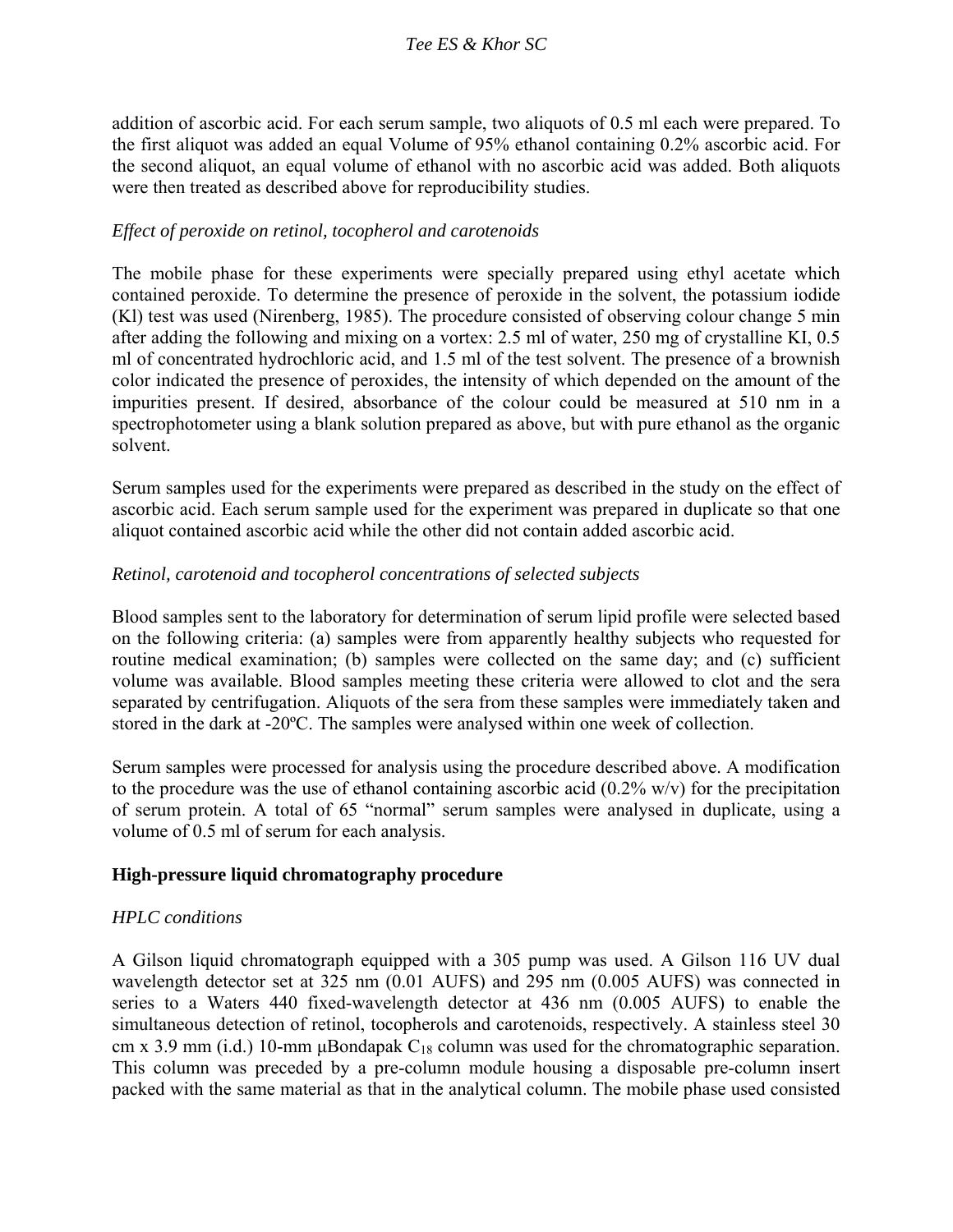#### *Simultaneous determination of retinol, carotenoids & tocopherols*

of a ternary mixture of acetonitrile, methanol and ethyl acetate (88:10:2, v/v/v), delivered at a rate of 2 ml/min. The ethyl acetate used were tested and found to be negative for peroxide before use. The sample injection volume, dispensed with a Gilson 234 autoinjector, was usually 200 µl. Data were analysed and stored using a Gilson 715 HPLC system controller software, operating in a IBM-AT compatible microcomputer.

## *Chromatography of retinal, carotenoids and tocopherols*

Serum samples were prepared as described above. After filtering through a 0.45-µm membrane filter, aliquots were injected into the HPLC for simultaneous detection and quantitation of retinol, carotenoids and tocopherols.

Peak areas of retinol, α- and β-carotenes, lutein, cryptoxanthin, lycopene and the tocopherols were quantitated and their concentrations calculated using reference standards of these compounds, similarly chromatographed. Total peak area obtained at 436 nm for each sample was used for calculating total carotenoid concentration in the sample. "Sum of carotenoids" is an arithmetic summation of the five carotenoids mentioned above.

## **Statistical analyses**

Since the number of cases analysed were small, non-parametric methods for not normally distributed observations were used for statistical analyses. The Wilcoxon matched-pairs signedranks test was used for determining significant differences in mean retinol, tocopherol and carotenoid levels between samples with and without the addition of ascorbic acid. For determining, differences in vitamin levels between male and female subjects the Mann-Witney U test for two independent samples was used. The Kruskal-Wallis one-way analysis of variance was used to examine differences in the levels of these vitamins among the three ethnic groups. All statistical tests were carried out using the SPSS for Windows statistical package (version 5.0). For all tests carried out, a P value of <0.05 was taken as statistically significant.

## **RESULTS AND DISCUSSION**

## **Simultaneous detection and quantitation of retinol, tocopherols and carotenoids**

The HPLC method described was developed in this laboratory for the simultaneous determination of retinol and carotenoids in serum (Tee, Lim & Chong, 1994). This study has shown that the same HPLC system is also able to separate tocopherols from retinol and its precursors. The detector setup was as previously used, namely connecting a Gilson UV 116 detector in series to a Waters 440 fixed-wavelength detector with a 436-nm filter. The former detector was set to simultaneous detect at 2 wavelengths, that is, 325 nm for retinol and 295 nm for tocopherols. The second detector was for detecting carotenoids. The controller software was able to separately quantitate the areas of peaks detected by the two detectors, although one of them was a third-party detector. The software also enabled re-analysis of data, using the most appropriate integration parameters for the peaks in each chromatogram.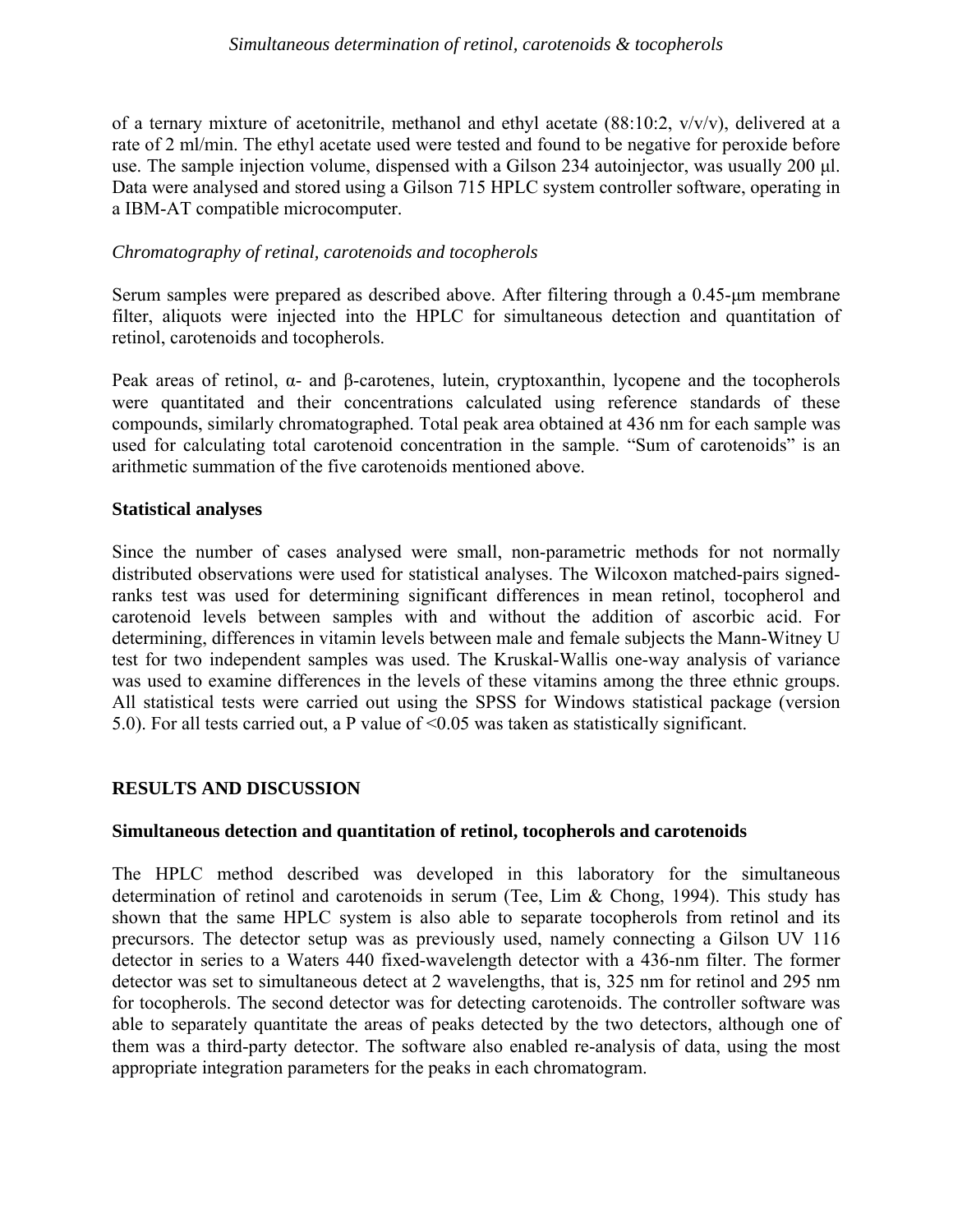#### *Tee ES & Khor SC*

A chromatogram of retinol, carotenoid and tocopherol standards separated using the configurations described above is shown in Figure 1, while Figure 2 shows a chromatogram of a serum sample analysed using the method described. As can be seen from the chromatogram of the standards, all the five carotenoids were fully separated, except for  $\alpha$ - and β-carotenes. The three forms of tocopherols were also well separated. All the five carotenoids were detected and quantitated in the serum samples studied. For the tocopherols, the concentrations of delta and gamma forms were too low to be identified with certainty and quantitated accurately. The rest of this paper will therefore only report on α-tocopherol concentration.

#### **Reproducibility studies**

Within-day variation studies carried out by daily repeated analyses of 30 pool sera gave mean coefficient of variation (CV) of less than 10 for all the vitamins, except for lycopene,  $α$ - and  $β$ carotene. Larger variations were observed for the latter 3 compounds (Table 2). Reproducibility of results obtained for between-day variation studies was also good, with mean CV values of less than 10 for all compounds (Table 3).



**Figure 1.** HPLC chromatogram of a mixture of retinol, tocopherol and carotenoid standards. Retinol and tocopherols were detected using Gilson UV-116 dual wavelength detection at 325 nm and 295 nm respectively. Carotenoids were detected using Water's 440 fixed wavelength detector at 436 nm which was connected in series to the UV detector. Other chromatography conditions are as given in the text. A volume of 50 µl of the standard mixture was injected. (i) = retinol; (a) = δ*-*tocopherol; (b) = γtocopherol; (c) = α-tocopherol; 1 = lutein; 2 = β-cryptoxanthin; 3 = lycopene; 4 = α-carotene; 5 = βcarotene.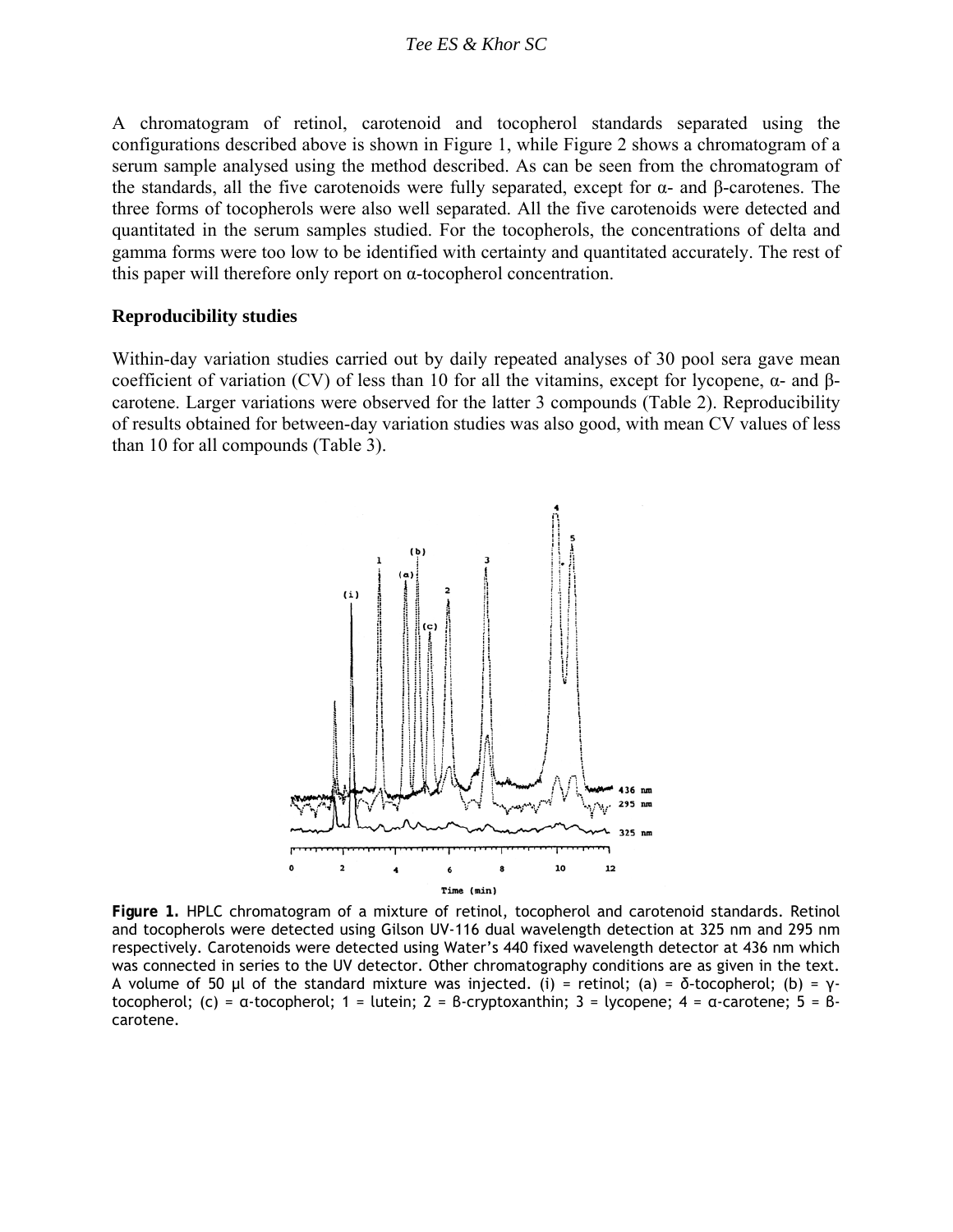

Time (min)

**Figure 2.** HPLC chromatogram of a sample of human serum. Chromatography conditions are as described for Figure 1. 0.5 ml serum was used for the analysis, and 100 µl sample extract was Injected. (i) = retinol;  $c = \alpha$ -tocopherol; 1 = lutein; 2 = β-cryptoxanthin; 3 = lycopene; 4 =  $\alpha$ -carotene; 5 = βcarotene. Peaks (a) (δ-tocopherol) and (b) (γ-tocopherol) in the serum samples were too low to be identified with certainty and quantitated accurately.

#### **Recovery studies**

In the first set of studies carried out, mean recovery values obtained upon addition of retinol and α-tocopherol were over 90% and CV of not over 14% (Table 4). However, unsatisfactory results were obtained for β-carotene, with low recovery and high CV values. The loss of carotene probably occurred during the heating of the petroleum ether extract to almost dryness in a boiling waterbath. It was noticed that turbidity occurred in most of the tubes on standing, before the addition of mobile phase. This turbidity, probably due to water condensation when the tubes were cooled, appeared to have a drastic effect on β-carotene but not to retinol and α-tocopherol.

To determine if the results could be improved, a second set of experiments were carried out, with more precautions being taken during the heating step. The extracts were heated to about 0.2 ml, followed immediately by the addition of mobile phase, and then stoppered tightly with glass stoppers. It was noticed that no turbidity occurred in most of the tubes except for two cases.

Recovery values for β-carotene improved to a mean of 82.7% and the CV was reduced to 26% (Table 4).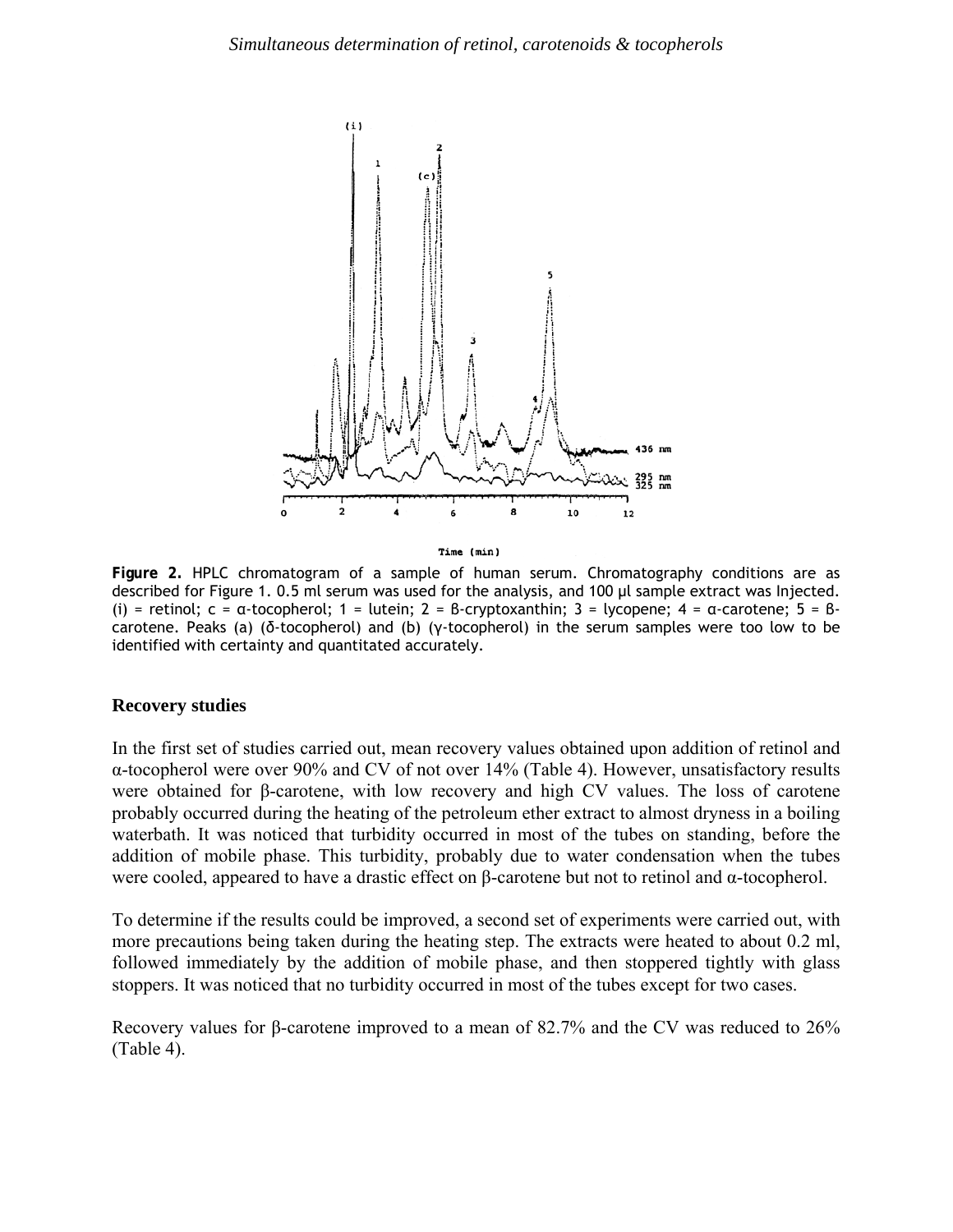## **Effect of addition of vitamin C to samples**

A loss of retinol has been reported to occur during the analysis of stored, frozen sera, probably during the extraction step. The addition of ascorbic acid to ethanol has been reported to be able to prevent this loss (Driskell, Bashor & Neese, 1985). Since some of the vitamins determined in this study are highly labile, experiments were thus carried out to determine if the addition of ascorbic acid could reduce loss of these compounds.

Results of 19 experiments carried out on the effect of addition of ascorbic acid to serum samples are shown in Tables 5a and 5b. The Wilcoxon signed-ranks test showed that, with the exception of β-carotene, there was no significant difference in the mean values of the compounds studied with or without the addition of ascorbic acid. Mean β-carotene value with the addition of ascorbic acid was found to be significantly higher than without the addition of the vitamin (P=0.022). Although mean levels of  $\alpha$ -tocopherol and lutein without the addition of ascorbic acid were not significantly lower, the peaks of these vitamins in the HPLC chromatogram showed signs of deterioration. It was thus felt that the addition of vitamin C would be beneficial to the analytical procedure, and was done for the analysis of "normal" serum samples reported below.

|                              | Retinol           |                   |                   | a-tocopherol lutein B-cryptoxanthin lycopene a-carotene B-caroene |                    |                    |                    | Total<br>carotenoids |
|------------------------------|-------------------|-------------------|-------------------|-------------------------------------------------------------------|--------------------|--------------------|--------------------|----------------------|
| Mean<br><b>SD</b><br>Minimum | 3.9<br>2.0<br>0.9 | 4.9<br>2.9<br>1.0 | 4.7<br>2.4<br>0.4 | 5.6<br>3.1<br>0.7                                                 | 10.1<br>4.3<br>2.3 | 15.7<br>4.8<br>5.7 | 11.0<br>5.9<br>1.7 | 5.5<br>2.7<br>1.4    |
| Maximum                      | 8.8               | 11.3              | 8.8               | 16.3                                                              | 22.3               | 23.8               | 28.9               | 12.0                 |

**Table 2.** Coefficient of variation obtained from within-day variation study

Values in table were obtained from the analysis of 30 pool sera. Each pool was analysed in one day with 5 replicate analyses per pool

| Table 3. Coefficient of variation obtained from between-day variation study |  |
|-----------------------------------------------------------------------------|--|
|-----------------------------------------------------------------------------|--|

|         | Retinol |      |     | a-tocopherol lutein B-cryptoxanthin lycopene a-carotene B-caroene |      |      |      | Total<br>carotenoids |
|---------|---------|------|-----|-------------------------------------------------------------------|------|------|------|----------------------|
| Mean    | 2.6     | 5.1  | 3.4 | 6.6                                                               | 6.5  | 10.6 | 6.7  | 4.0                  |
| SD      | 1.0     | 2.2  | 1.2 | 4.4                                                               | 3.6  | 3.3  | 4.2  | 2.0                  |
| Minimum | 1.5     | 1.4  | 1.4 | 1.9                                                               | 1.9  | 4.9  | 0.8  | 1.4                  |
| Maximum | 4.4     | 10.0 | 55  | 17.0                                                              | 11.1 | 15.4 | 12.6 | 7.6                  |

Values were obtained from the analysis of 10 pool sera. Each pool was analysed in one day with 5 repeated analyses on each day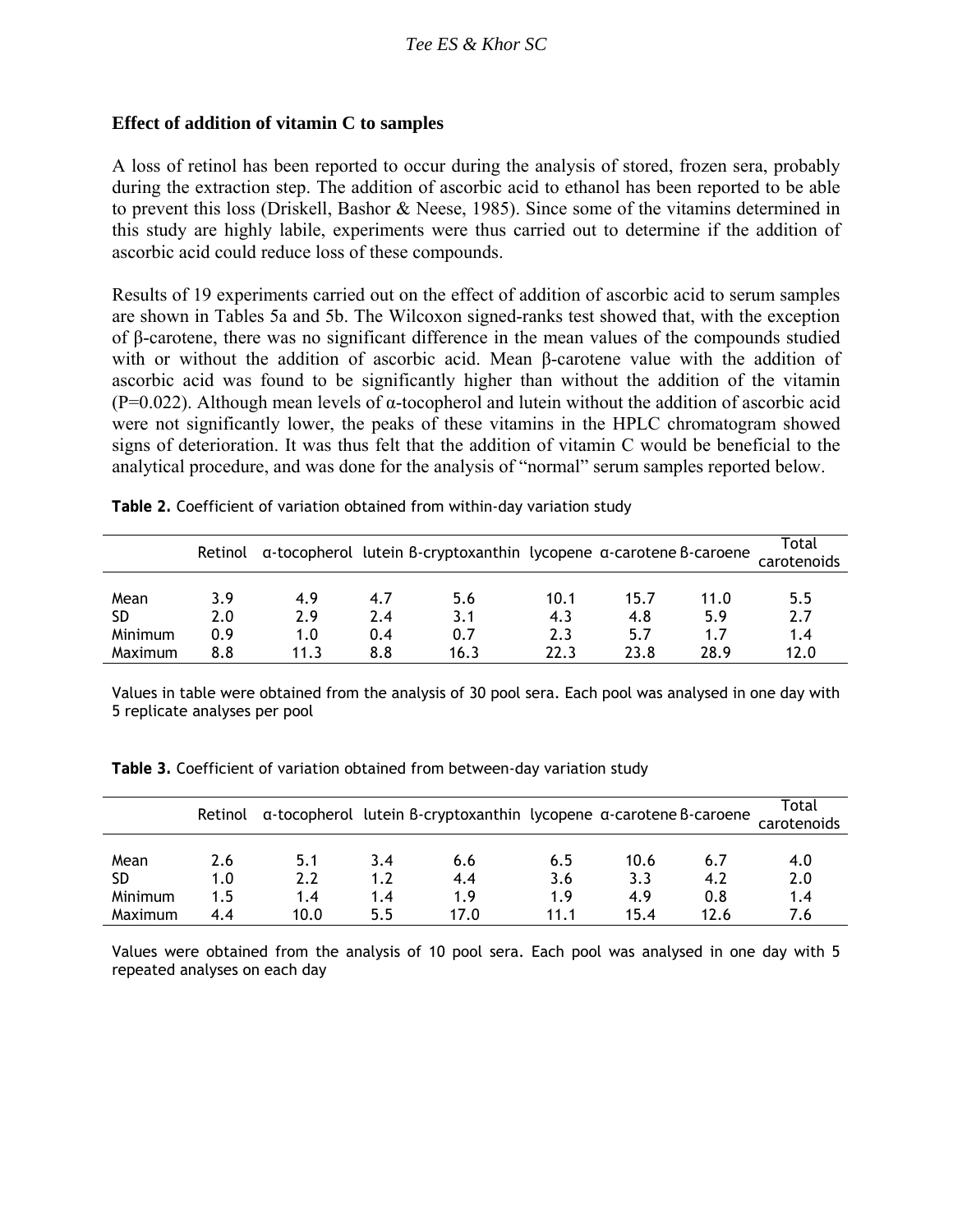|                    | Retinol | B-carotene | a-tocopherol |
|--------------------|---------|------------|--------------|
|                    |         |            |              |
| First set          |         |            |              |
| Number of analysis | 12.0    | 12.0       | 12.0         |
| Mean               | 94.2    | 56.0       | 92.5         |
| <b>SD</b>          | 13.6    | 24.8       | 12.2         |
| Minimum            | 76.2    | 20.1       | 79.3         |
| Maximum            | 116.5   | 97.6       | 122.2        |
| CV                 | 14.4    | 44.3       | 13.1         |
| Second set         |         |            |              |
| Number of analysis | 13.0    | 13.0       | 13.0         |
| Mean               | 95.3    | 82.7       | 95.7         |
| SD.                | 12.5    | 21.6       | 11.6         |
| Minimum            | 75.4    | 36.8       | 78.3         |
| Maximum            | 119.7   | 106.6      | 122.0        |
| CV                 | 13.1    | 26.1       | 12.1         |

**Table 4.** Recovery values for retinol, β-carotene and α-tocopherol

The addition of ascorbic acid does not interfere with the HPLC chromatogram since it is not extracted by petroleum ether.

### **Effect of peroxide on retinol, tocopherol and carotenoids**

Ethyl ether, isopropyl ether, dioxane, tetrahydrofuran and many other ethers tend to absorb and react with oxygen from the air to form unstable peroxides which may detonate with extreme violence when they become concentrated by evaporation or distillation, or when disturbed by unusual heat, shock or friction (Steere, 1971). In addition, peroxides in such solvents may bring about oxidation of carotenoids in solution.

The series of nine experiments carried out were sufficient to clearly show that the presence of peroxide in the ethyl acetate used in the preparation of the mobile phase caused considerable destruction to most of the compounds studied. The addition of ascorbic acid during sample preparation was able to inhibit this destruction. Except for retinol and lutein, the mean level of the vitamins were significantly lower without the addition of ascorbic acid (Tables 6a & b). The most drastic effects were seen for tocopherol and most of the carotenoids, where the losses were greater than 50%. Even though ethyl acetate only makes up 2% of the mobile phase, the presence of minute amounts of the peroxide has been shown to be able to cause serious damages. It is thus important to check all ethyl acetate used for the presence of peroxide, even if it is HPLC grade.

|                   | Retinol    |         | $\alpha$ -tocopherol                                     |      | lutein |      | $\beta$ -cryptoxanthin |      |
|-------------------|------------|---------|----------------------------------------------------------|------|--------|------|------------------------|------|
|                   | without AA | with AA | without AA with AA without AA with AA without AA with AA |      |        |      |                        |      |
|                   |            |         |                                                          |      |        |      |                        |      |
| <b>Number</b>     | 19         |         | 19                                                       |      | 19     |      | 19                     |      |
| Mean $(\mu g/dl)$ | 73.0       | 71.2    | 1596                                                     | 1663 | 37.2   | 39.4 | 37.6                   | 37.4 |
| SD $(\mu g/dl)$   | 24.9       | 24.1    | 453                                                      | 463  | 10.2   | 9.4  | 13.2                   | 12.5 |
| P (two-tail) $*$  | 0.108      |         | 0.184                                                    |      | 0.084  |      | 0.904                  |      |

**Table 5a.** The effect of addition of ascorbic acid (AA) to serum sample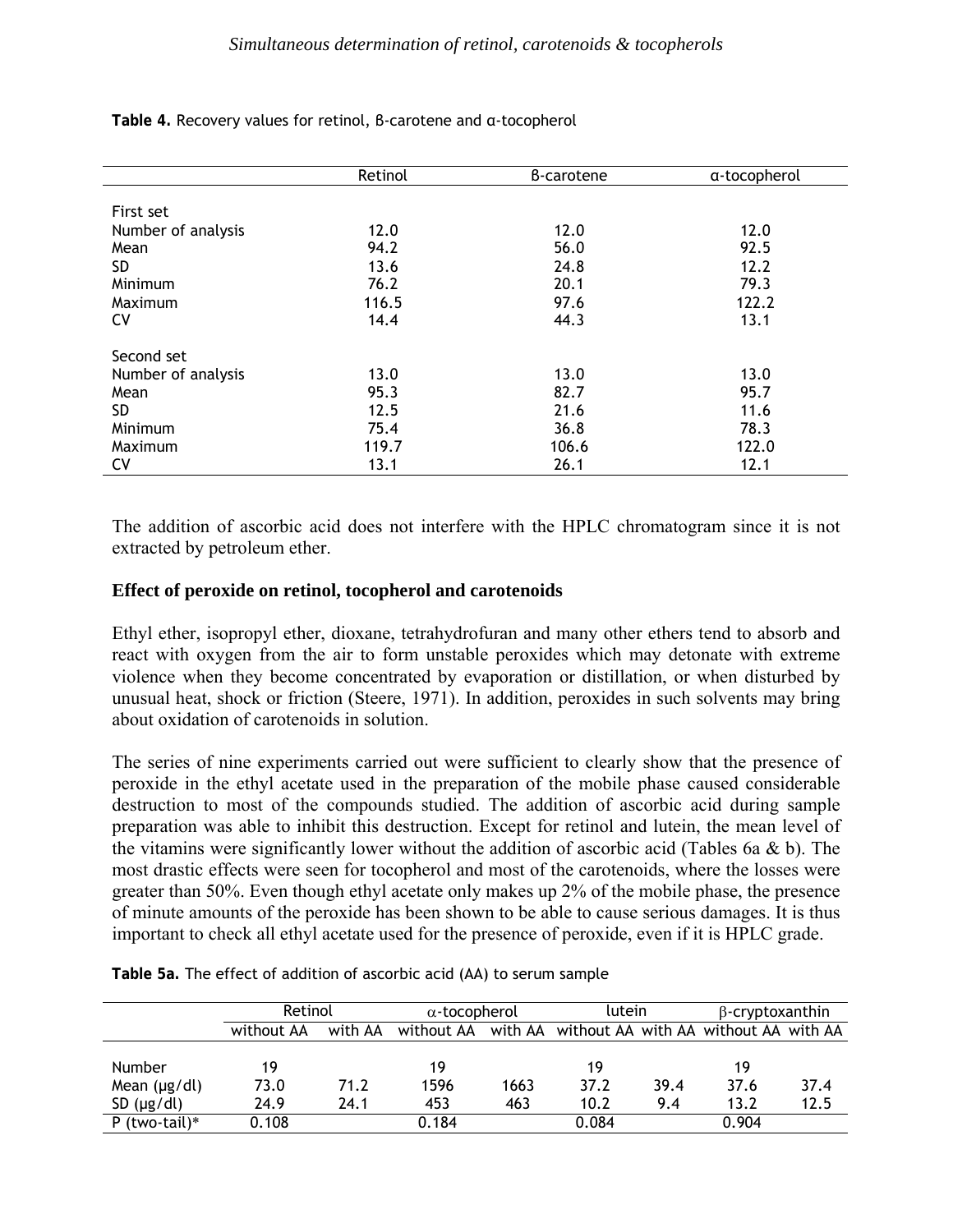\*mean values with and without ascorbic acid addition compared using Wilcoxon Matched-Pairs Signed-Ranks Test

|  |  |  |  |  |  | Table 5b. The effect of addition of ascorbic acid (AA) to serum sample |
|--|--|--|--|--|--|------------------------------------------------------------------------|
|--|--|--|--|--|--|------------------------------------------------------------------------|

|                   | lycopene   |         |            | $\alpha$ -carotene |                                               | B-carotene |       | Total carotenoids |  |
|-------------------|------------|---------|------------|--------------------|-----------------------------------------------|------------|-------|-------------------|--|
|                   | without AA | with AA | without AA |                    | with AA without AA with AA without AA with AA |            |       |                   |  |
|                   |            |         |            |                    |                                               |            |       |                   |  |
| <b>Number</b>     | 19         |         | 19         |                    | 19                                            |            | 19    |                   |  |
| Mean $(\mu g/dl)$ | 17.9       | 17.8    | 8.4        | 8.9                | 29.6                                          | 33.7       | 181.3 | 189.9             |  |
| SD $(\mu g/dl)$   | 4.4        | 5.6     | 3.6        | 4.2                | 16.1                                          | 18.0       | 30.4  | 44.6              |  |
| P (two-tail) $*$  | 0.809      |         | 0.469      |                    | 0.022                                         |            | 0.064 |                   |  |

\*mean values with and without ascorbic acid addition compared using Wilcoxon Matched-Pairs Signed-Ranks Test

**Table 6a.** The effect of addition of ascorbic acid (AA) on mobile phase containing peroxide

|                   | Retinol    |         | $\alpha$ -tocopherol |         | lutein                                |      | $\beta$ -cryptoxanthin |      |
|-------------------|------------|---------|----------------------|---------|---------------------------------------|------|------------------------|------|
|                   | without AA | with AA | without AA           | with AA | without AA with AA without AA with AA |      |                        |      |
|                   |            |         |                      |         |                                       |      |                        |      |
| <b>Number</b>     |            |         |                      |         |                                       |      |                        |      |
| Mean $(\mu g/dl)$ | 55.8       | 55.2    | 624                  | 1340    | 30.2                                  | 31.0 | 10.7                   | 30.5 |
| SD $(\mu g/dl)$   | 12.7       | 13.4    | 355                  | 194     | 11.0                                  | 11.6 | 7.2                    | 9.7  |
| P (two-tail) $*$  | 0.6784     |         | 0.0077               |         | 0.3743                                |      | 0.0077                 |      |

\*mean values with and without ascorbic acid addition compared using Wilcoxon Matched-Pairs Signed-Ranks Test

**Table 6b.** The effect of ascorbic acid (AA) on mobile phase containing peroxide

|                   | lvcopene   |         |            | $\alpha$ -carotene |                                               | B-carotene |        | Total carotenoids |  |
|-------------------|------------|---------|------------|--------------------|-----------------------------------------------|------------|--------|-------------------|--|
|                   | without AA | with AA | without AA |                    | with AA without AA with AA without AA with AA |            |        |                   |  |
|                   |            |         |            |                    |                                               |            |        |                   |  |
| <b>Number</b>     |            |         |            |                    |                                               |            |        |                   |  |
| Mean $(\mu g/dl)$ | 2.4        | 13.2    | 1.1        | 5.2                | 3.6                                           | 21.0       | 64.3   | 131.1             |  |
| SD $(\mu g/dl)$   | 2.4        | 5.7     | 1.2        | 2.7                | 2.7                                           | 11.3       | 27.3   | 44.1              |  |
| P (two-tail) $*$  | 0.0077     |         | 0.0077     |                    | 0.0077                                        |            | 0.0077 |                   |  |

\*mean values with and without ascorbic acid addition compared using Wilcoxon Matched-Pairs Signed-Ranks Test

#### **Serum retinol and carotenoid concentrations of selected subjects**

#### *Age and sex distribution of subjects*

The mean age of the 65 subjects studied was 52.8 years (Table 7). Sex ratio of male to female subjects was 1.1:1. There were almost equal numbers of Chinese and Malay subjects, each constituting slightly less than 30% of the subjects studied. The remaining 45% were Indian subjects. Because of the manner of obtaining blood samples for study, there was little control over the selection of subjects for inclusion in the study so as to have a ratio of ethnic groups that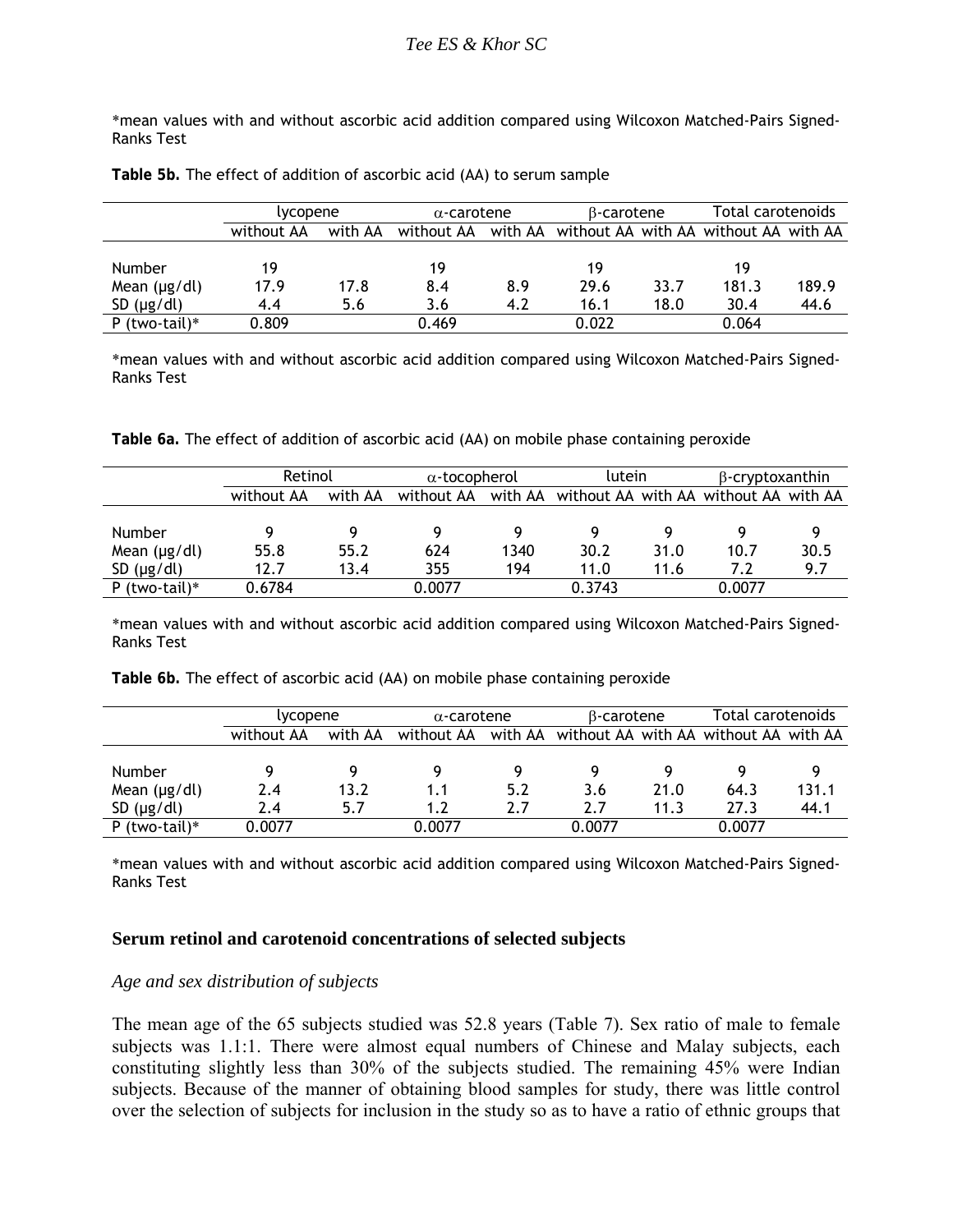is more reflective of the racial composition in the country. Thus differences between ethnic groups observed should be taken as tentative.

#### *Serum retinol level*

The mean serum retinol concentration of 65 apparently healthy Malaysians with no reported vitamin deficiencies was 69.8 µg/dl, and the median was 66.3 µg/dl (Table 8). Serum retinol concentrations of most of the subjects were clustered between 40 and 90 µg/dl.

There was no statistically significant difference between the mean retinol concentration of male subjects (73.3  $\mu$ g/dl) and that of the female subjects (65.9  $\mu$ g/dl) (P= 0.1378) (Table 8). Mean retinol concentrations of the three ethnic groups were not significantly different  $(P= 0.7070)$ (Table 9).

Mean retinol level of the subjects in this study  $(69.8 \pm 18.8 \text{ µg/dl})$  is very similar to that reported in another recent study by this laboratory, using the same method  $(74.2 \pm 23.0 \,\mu\text{g/dl})$  (Tee, Lim & Chong, 1994). These values are however much higher than retinol levels reported several years ago by this laboratory for a series of studies of villages in Peninsular Malaysia where mean serum retinol level of some 500 adults (18-45 years, sexes combined) was about 47 µg/dl (Chong *et al.,* 1984). The higher values can, in part, be explained by the differences in analytical methods; the earlier study had used the Carr-Price method for analysis.

|           |          |      | Sex    | Ethnic  |        |        |
|-----------|----------|------|--------|---------|--------|--------|
|           | Combined | Male | Female | Chinese | Malays | Indian |
|           |          |      |        |         |        |        |
| Number    | 65       | 34   | 31     | 17.0    | 19.0   | 29.0   |
| Mean      | 52.8     | 53.1 | 52.4   | 53.0    | 51.4   | 53.5   |
| Median    | 52.0     | 53.0 | 52.0   | 52.0    | 54.0   | 52.0   |
| <b>SD</b> | 10.7     | 10.4 | 11.1   | 7.8     | 9.8    | 12.8   |
| Minimum   | 24.0     | 36.0 | 24.0   | 40.0    | 36.0   | 24.0   |
| Maximum   | 76.0     | 76.0 | 75.0   | 72.0    | 66.0   | 76.0   |

**Table 7.** Age (years) of study subjects by sex and ethnic groups

More importantly, the higher retinol levels could be because the subjects in the two recent series were relatively well-nourished urban executives. Because of the way the serum samples were obtained, it was not possible to determine the dietary intake of the subjects, including the possibility that the subjects could have been on vitamin supplements.

The International Vitamin A Consultative Group (IVACG) (Arroyave *et al.,* 1982) has recommended that 20 µg/dl may be used as a cut-off for acceptable serum levels of vitamin A, without age differentiation. The mean serum retinol concentration of the subjects studied was well above this cut-off level. None of the subjects had a serum level below 20  $\mu$ g/dl.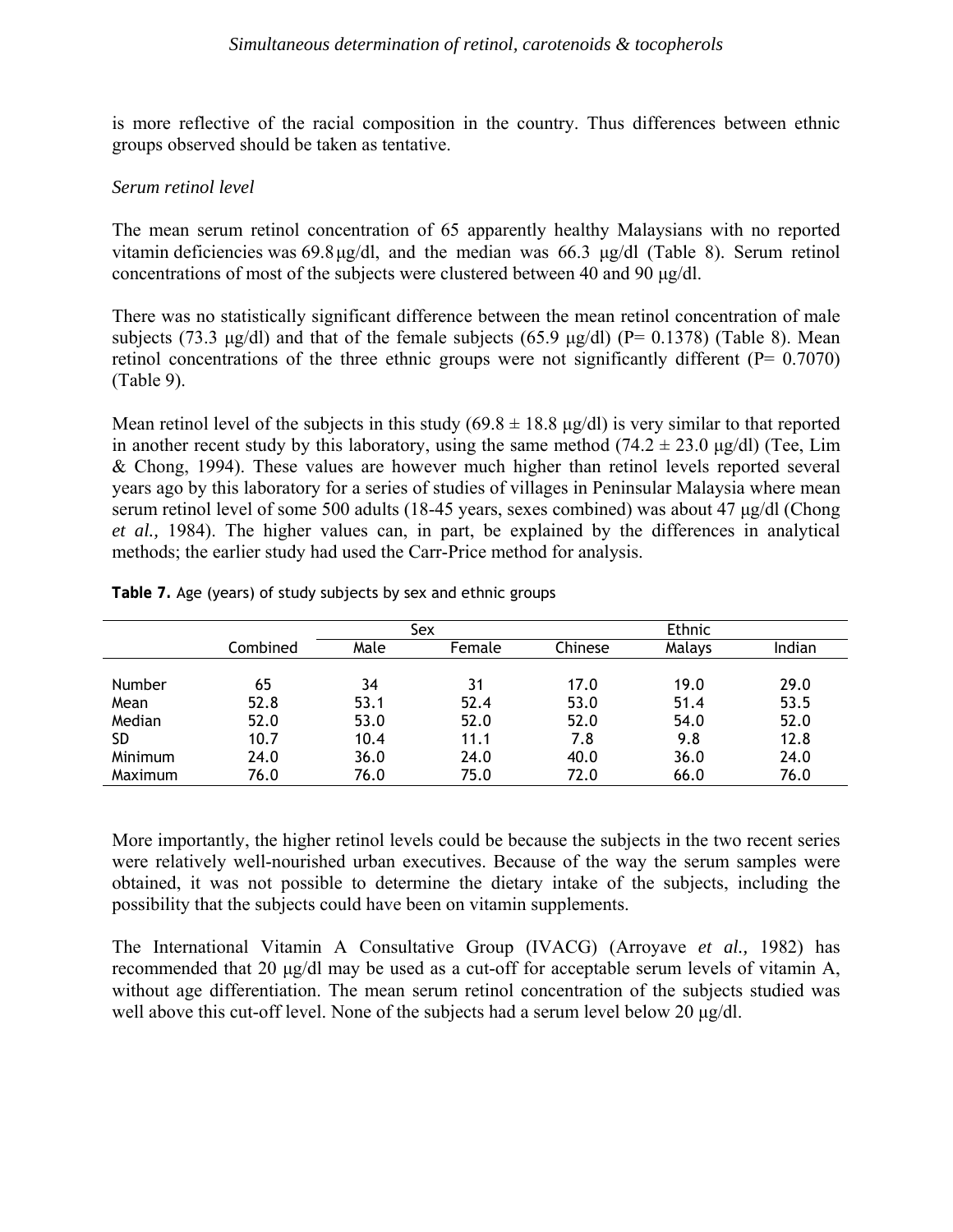|                      |         | $\alpha$ - |        |               |          | Carotenoids |           |             |             |  |
|----------------------|---------|------------|--------|---------------|----------|-------------|-----------|-------------|-------------|--|
|                      | Retinol | tocopherol | lutein | $\beta$ -     | lycopene | $\alpha$ -  | $\beta$ - | Sum of      | Total       |  |
|                      |         |            |        | cryptoxanthin |          | carotene    | carotene  | carotenoids | carotenoids |  |
|                      |         |            |        |               |          |             |           |             |             |  |
| Combined (n=65)      |         |            |        |               |          |             |           |             |             |  |
| Mean                 | 69.8    | 1840       | 43.1   | 31.9          | 18.5     | 8.5         | 33.8      | 135.7       | 180.2       |  |
| Median               | 66.3    | 1820       | 41.5   | 30.4          | 16.6     | 7.3         | 26.3      | 124.5       | 165.7       |  |
| <b>SD</b>            | 18.8    | 528        | 14.2   | 13.6          | 12.2     | 6.3         | 24.3      | 49.8        | 63.0        |  |
| Minimum              | 40.4    | 177        | 20.1   | 8.5           | 3.3      | 0.0         | 5.5       | 43.9        | 59.5        |  |
| Maximum <sup>1</sup> | 139.0   | 3290       | 83.9   | 70.1          | 68.8     | 35.0        | 132.5     | 266.4       | 338.0       |  |
| Female $(n=31)$      |         |            |        |               |          |             |           |             |             |  |
| Mean                 | 65.9    | 1900       | 39.2   | 32.3          | 19.6     | 7.6         | 36.1      | 134.8       | 177.8       |  |
| Median               | 64.4    | 1900       | 37.0   | 30.9          | 16.9     | 7.3         | 35.2      | 126.2       | 167.4       |  |
| <b>SD</b>            | 17.0    | 467        | 12.4   | 12.5          | 12.4     | 4.8         | 25.6      | 49.2        | 61.2        |  |
| Minimum              | 41.9    | 1070       | 20.1   | 9.2           | 4.7      | 0.0         | 5.5       | 43.9        | 59.5        |  |
| Maximum              | 117.4   | 3080       | 70.3   | 66.7          | 62.6     | 24.4        | 132.5     | 255.2       | 333.1       |  |
|                      |         |            |        |               |          |             |           |             |             |  |
| Male $(n=34)$        |         |            |        |               |          |             |           |             |             |  |
| Mean                 | 73.3    | 1780       | 46.6   | 31.5          | 17.5     | 9.2         | 31.6      | 136.6       | 182.3       |  |
| Median               | 67.7    | 1660       | 45.6   | 27.3          | 15.1     | 7.1         | 24.5      | 117.9       | 160.7       |  |
| <b>SD</b>            | 19.8    | 579        | 14.9   | 14.8          | 12.2     | 7.4         | 23.2      | 51.0        | 65.4        |  |
| Minimum              | 40.4    | 177        | 22.7   | 8.5           | 3.3      | 0.0         | 6.1       | 76.3        | 107.8       |  |
| Maximum              | 139.0   | 3290       | 83.9   | 70.1          | 68.8     | 35.0        | 108.9     | 266.4       | 338.0       |  |
| P (two-              | 0.1378  | 0.3056     | 0.0431 | 0.5457        | 0.3579   | 0.6316      | 0.3119    | 0.8029      | 0.8644      |  |
| tail)*               |         |            |        |               |          |             |           |             |             |  |

### Table 8. Serum retinol, tocopherol and carotenoid level (µg/dl) of subjects

\*mean values between male and female subjects compared using Mann-Whitney U Test

|                  |         | $\alpha$ -<br>tocopherol | Carotenoids |               |          |            |           |             |             |
|------------------|---------|--------------------------|-------------|---------------|----------|------------|-----------|-------------|-------------|
|                  | Retinol |                          | lutein      | $\beta$ -     | lycopene | $\alpha$ - | $\beta$ - | Sum of      | Total       |
|                  |         |                          |             | cryptoxanthin |          | carotene   | carotene  | carotenoids | carotenoids |
| Chinese $(n=17)$ |         |                          |             |               |          |            |           |             |             |
| Mean             | 68.6    | 1830                     | 40.7        | 38.0          | 15.9     | 8.0        | 38.0      | 140.7       | 186.6       |
| Median           | 71.9    | 1690                     | 36.6        | 37.6          | 16.4     | 6.9        | 26.0      | 133.6       | 183.6       |
| <b>SD</b>        | 15.6    | 527                      | 13.2        | 15.9          | 7.3      | 6.1        | 33.5      | 19.6        | 59.5        |
| Minimum          | 40.4    | 1070                     | 22.7        | 16.8          | 3.3      | 0.0        | 8.4       | 76.3        | 111.6       |
| Maximum          | 93.6    | 2080                     | 63.6        | 66.7          | 27.3     | 26.1       | 132.5     | 255.2       | 333.1       |
|                  |         |                          |             |               |          |            |           |             |             |
| Malay $(n=19)$   |         |                          |             |               |          |            |           |             |             |
| Mean             | 66.7    | 1660                     | 41.0        | 29.1          | 21.5     | 9.8        | 39.2      | 140.6       | 183.2       |
| Median           | 61.6    | 1630                     | 40.9        | 26.7          | 18.8     | 7.7        | 35.2      | 137.1       | 180.2       |
| <b>SD</b>        | 11.9    | 527                      | 15.8        | 10.1          | 14.1     | 7.3        | 25.6      | 55.2        | 71.3        |
| Minimum          | 53.5    | 177                      | 20.1        | 10.8          | 4.7      | 2.9        | 5.5       | 43.9        | 59.5        |
| Maximum          | 90.9    | 2610                     | 83.9        | 59.9          | 62.6     | 35.0       | 108.9     | 266.4       | 338.0       |
| Indian $(n=29)$  |         |                          |             |               |          |            |           |             |             |
| Mean             | 72.5    | 1960                     | 45.8        | 30.1          | 18.1     | 7.9        | 27.7      | 129.6       | 174.5       |
| Median           | 68.1    | 1950                     | 46.5        | 30.9          | 16.3     | 7.1        | 24.6      | 117.7       | 161.4       |
| <b>SD</b>        | 23.7    | 513                      | 13.6        | 13.6          | 13.2     | 5.7        | 14.7      | 47.3        | 60.9        |
| Minimum          | 45.6    | 1120                     | 23.7        | 8.5           | 5.8      | 0.0        | 6.1       | 54.7        | 74.9        |
| Maximum          | 139.0   | 3290                     | 70.3        | 70.1          | 68.8     | 24.4       | 59.4      | 254.8       | 332.5       |
| P (two-          | 0.7070  | 0.2543                   | 0.2678      | 0.1732        | 0.4705   | 0.5554     | 0.3810    | 0.6441      | 0.7720      |
| tail)*           |         |                          |             |               |          |            |           |             |             |

Table 9. Serum retinol, tocopherol and carotenoid level (µg/dl) of subjects by ethnic groups

\*mean values among ethnic groups compared using Kruskal-Wallis 1-Way Anova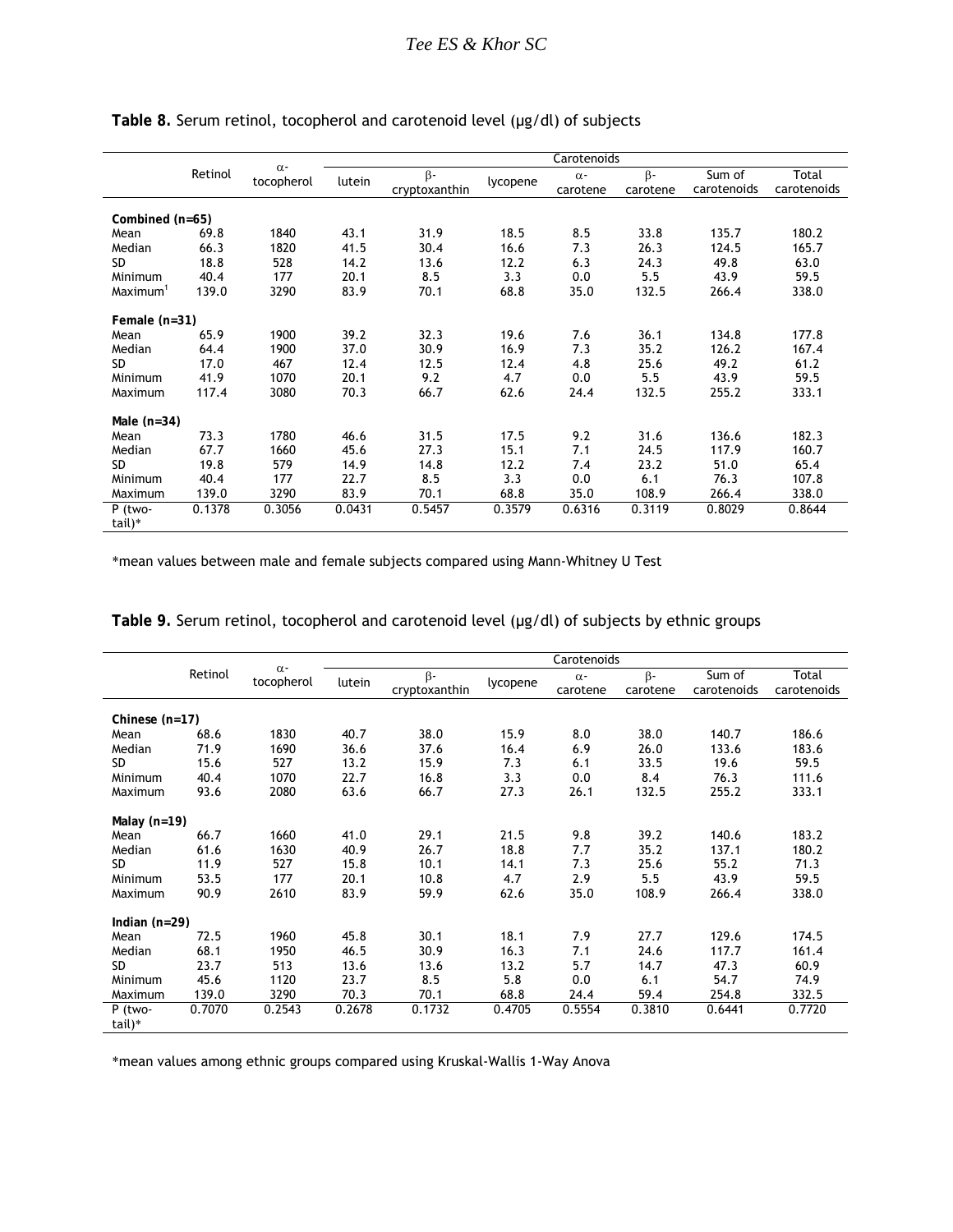#### *Simultaneous determination of retinol, carotenoids & tocopherols*

The U.S. Interdepartmental Committee on Nutrition for National Defense (ICNND, 1963) had recommended 20-49 µg/dl as an "acceptable" serum vitamin A level, and a level of >50 µg/dl as "high". Using these values, the serum vitamin A levels reported in these two recent studies, and even those of the rural villagers reported earlier, would be considered as "high". It would appear that these levels suggested by ICNND may need to be revised upwards. Using the mean and two standard deviation of the values obtained in these two recent studies, it may be suggested that the "acceptable" range for serum retinol be from 30-110 µg/dl. These values may be regarded as tentative, until data from larger population groups can become available. Using this cutoff, none of the subjects in this study and the study last year (Tee, Lim & Chong, 1994) were found to have a low retinol level (below 30  $\mu$ g/dl). Three subjects (4.5%) in this study and 7 (7.0%) in the earlier study were found to have a "high" retinol level (>110 µg/dl). For comparison, it can be noted that the Centres for Disease Control (CDC), Atlanta has used a reference range of 25-115 µg/dl (CDC, 1993)

## *Serum carotenoid concentrations*

Tables 8 and 9 tabulate the mean concentrations of the five major carotenoids according to sex and ethnic groups of the subjects respectively, namely lutein, cryptoxanthin, lycopene,  $\alpha$ - and  $\beta$ carotene. All the five carotenoids were detected in all the serum samples, except  $\alpha$ -carotene which was not detected in 2 subjects. Together, the five carotenoids make up about 75% of the total carotenoid concentration. Concentrations of most of the carotenoids showed large variations.

The mean β-carotene concentration of the subjects studied was  $33.8 \pm 24.3$  µg/dl (Table 8), with most of the individual values clustered around 10-50 µg/dl. Similar values were reported in the earlier study of this laboratory (29.2  $\pm$  21.3 µg/dl) (Tee, Lim & Chong, 1994).

Except for lutein, mean concentrations of all the five carotenoids listed in Table 8 were not significantly different for the female and male subjects. Mean lutein concentration of male subjects was found to be significantly higher than that of the female subjects  $(P=0.0431)$ . No statistically significant differences in the mean concentrations of all carotenoids listed in Table 9 were observed for the serum samples of Chinese, Indian and Malay subjects.

The most abundant carotenoid in the serum samples studied was lutein, comprising about onethird of all carotenoids quantitated (Table 10). Cryptoxanthin and β-carotene were the next abundant carotenoids, each contributing about 25% of all carotenoids. Lycopene and  $α$ -carotene together made up the remaining 20%. Considerable variations in these proportions were observed for the individual subjects.

The mean total carotenoid concentration of the subjects studied was  $180.2 \pm 63.0$  µg/dl (Table 8), very similar to that obtained in our previous study  $(196.0 \pm 83.2)$  (Tee, Lim and Chong, 1994). There was no significant difference between female and male subjects (P=0.8644). Total carotenoid concentrations for the three ethnic groups were not significantly different ( $P=0.7720$ ) (Table 9).

Blood concentrations of the carotenoids reflect the level of dietary intake of these pigments. As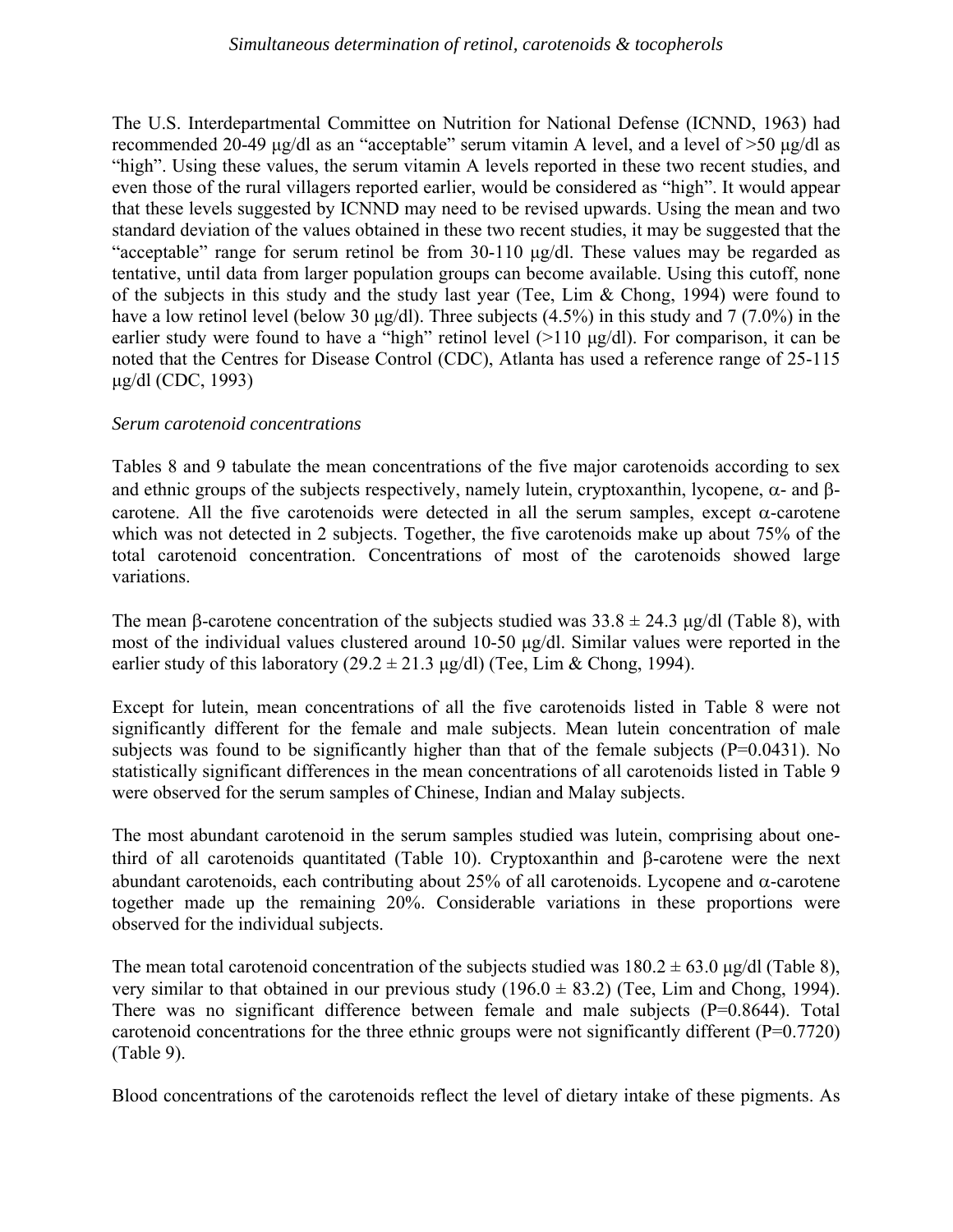has been pointed out earlier (Tee, Lim & Chong, 1994), the guidelines for interpretation of serum carotene levels suggested by ICNND (1963) are not applicable to the β-carotene concentrations reported here. The values given in the guidelines should be more correctly termed as total carotenoids, as the colorometric method used was not able to quantitate the individual carotenoids. None of the subjects was found to have a total carotenoid concentration of less than 40 µg/dl, the level considered to be "low" in the ICNND guidelines.

As has been done for serum retinol values, a similar revision of the cut-off levels for total carotenoids is proposed, taking into consideration the mean values obtained in this study and the earlier study of Tee, Lim and Chong (1994). It is suggested that the "acceptable" range for serum total carotenoids be from 50-330 µg/dl. A similar range for serum β-carotene is also proposed to be from 5-70 µg/dl. These values should be regarded as tentative, until data from larger population groups or more clinical data can become available. Using this cutoff, only one subject  $(0.6\%)$  in the combined data from this study and the study last year (Tee, Lim & Chong, 1994) was found to have a low total carotenoid level (below 50 µg/dl). Twelve subjects (7.3%) in the two combined studies were found to have a "high" total carotenoid level (>330 µg/dl). One subject (0.6%) was found to have a low β-carotene level ( $\leq$ 5 mg/dl) and 10 subjects (10%) had a high β-carotene level (>70 µg/dl). CDC (1993) has adopted a reference range of 2-80 µg/dl for βcarotene, while a range for total carotenoids has not been proposed.

|  | Table 10. Percentage of individual carotenoids |  |  |
|--|------------------------------------------------|--|--|
|--|------------------------------------------------|--|--|

|                | Proportion (%) of individual carotenoids |               |          |                    |                   |  |  |
|----------------|------------------------------------------|---------------|----------|--------------------|-------------------|--|--|
|                | Lutein                                   | Cryptoxanthin | Lycopene | $\alpha$ -carotene | $\beta$ -carotene |  |  |
|                |                                          |               |          |                    |                   |  |  |
| Mean           | 33.7                                     | 23.7          | 13.4     | 6.0                | 23.2              |  |  |
| Median         | 31.3                                     | 23.4          | 12.7     | 5.5                | 21.4              |  |  |
| <b>SD</b>      | 10.7                                     | 6.3           | 6.2      | 3.2                | 9.7               |  |  |
| <b>Minimum</b> | 16.0                                     | 9.3           | 3.2      | 0.0                | 7.1               |  |  |
| Maximum        | 65.4                                     | 45.8          | 33.2     | 16.2               | 57.8              |  |  |

### *Serum tocopherol concentrations*

As has been mentioned above, the concentrations of  $\delta$ - and  $\gamma$ -tocopherols in the serum samples studied were too low to be identified with certainty and quantitated accurately. The mean  $\alpha$ tocopherol level of the 65 subjects studied was  $1840 \pm 528 \mu g/d$ , with a median of 1830  $\mu g/d$ . Based on the results obtained from this group of subjects, a tentative reference range of 800-2900  $\mu$ g/dl is suggested. Only 1 subject (1.5%) in the group studied had a  $\alpha$ -tocopherol level less than 800  $\mu$ g/dl and two subjects (3.1%) had a level greater than 2900  $\mu$ g/dl. The range used by CDC (1993) is 500-2650 µg/dl.

There was no statistically significant difference between mean  $\alpha$ -tocopherol concentration of male subjects (1780  $\mu$ g/dl) and that of the female subjects (1990  $\mu$ g/dl) (P= 0.3056) (Table 8). Mean  $\alpha$ -tocopherol concentrations of the three ethnic groups were also not significantly different  $(P = 0.2543)$  (Table 9).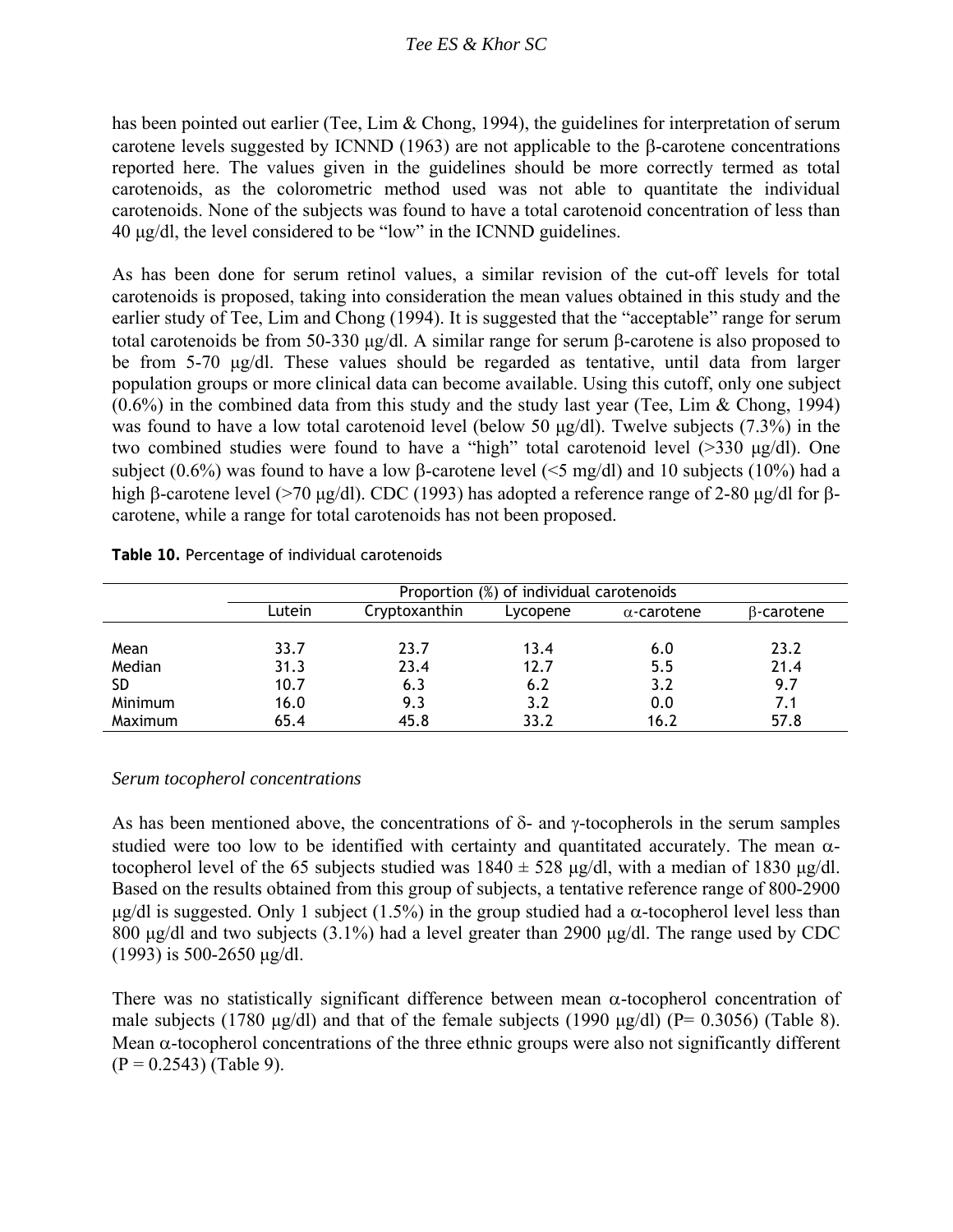## **CONCLUSIONS**

The HPLC method developed in this laboratory for simultaneous determination of retinol and several major carotenoids has been used successfully for the analysis of fruits and vegetables, legumes and tubers, foods of animal origin and sera. Results obtained in this study have shown that with the addition of another detection wavelength, the method is also suitable for the detection and quantiation of the three major tocopherols. Simultaneous determination of three important groups of antioxidant vitamins become possible in this method. It is the intention that a single method that can be applicable to different matrices would obviate the need to continuously change instrument settings and conditions.

Several experiments carried out have provided further refinement to the method. These include precautions to be taken during preparation of the extract for chromatography, the importance of using pure solvents such as petroleum ether and ethyl acetate, and the use of ascorbic acid to inhibit destruction to the vitamins analysed. Further improvements to the method are being undertaken by this laboratory.

Data on the serum concentration of the antioxidant vitamins of the local population groups are still lacking. In view of the increasing interest in the protective role of these vitamins in certain chronic diseases such as cancer and coronary heart disease, the present HPLC procedure should facilitate more refined epidemiological and experimental studies into such a relationship. This laboratory is employing the developed method in several studies in this area.

### **ACKNOWLEDGEMENTS**

The authors thank Dr Mohamad Taha bin Arif, Director of the Institute for Medical Research, for granting permission to publish this paper. The project was an extension of Project No. IMR 90- 26, funded under the Intensification of Research Priority Areas (IRPA) Programme of the Ministry of Science, Technology and Environment Malaysia.

### **REFERENCES**

- Arroyave G, Chichester CO. Flores H, Glover J, Mejia LA, Olson JA, Simpson KL & Underwood BA (1982). *Biochemical Methodology for the Assessment of Vitamin A Status,* pp. 69-74. Washington, D.C.: International Vitamin A Consultative Group.
- Centres for Disease Control (1993). Methods for analysis of retinol, α-tocopherol, retinyl esters and carotenoids. Unpublished report. Centres for Disease Control, Atlanta.
- Chong YH, Tee ES, Ng TKW, Kandiah M, Rozia Hanis H, Teo PH & Siti Mizura S (1984). *Status of Community Nutrition in Poverty Kampungs.* Bulletin No. 22. Institute for Medical Research, Kuala Lumpur.

De Ritter E & Purcell AE (1981). Absorption maxima and E (1%/1cm) values for carotenoids.